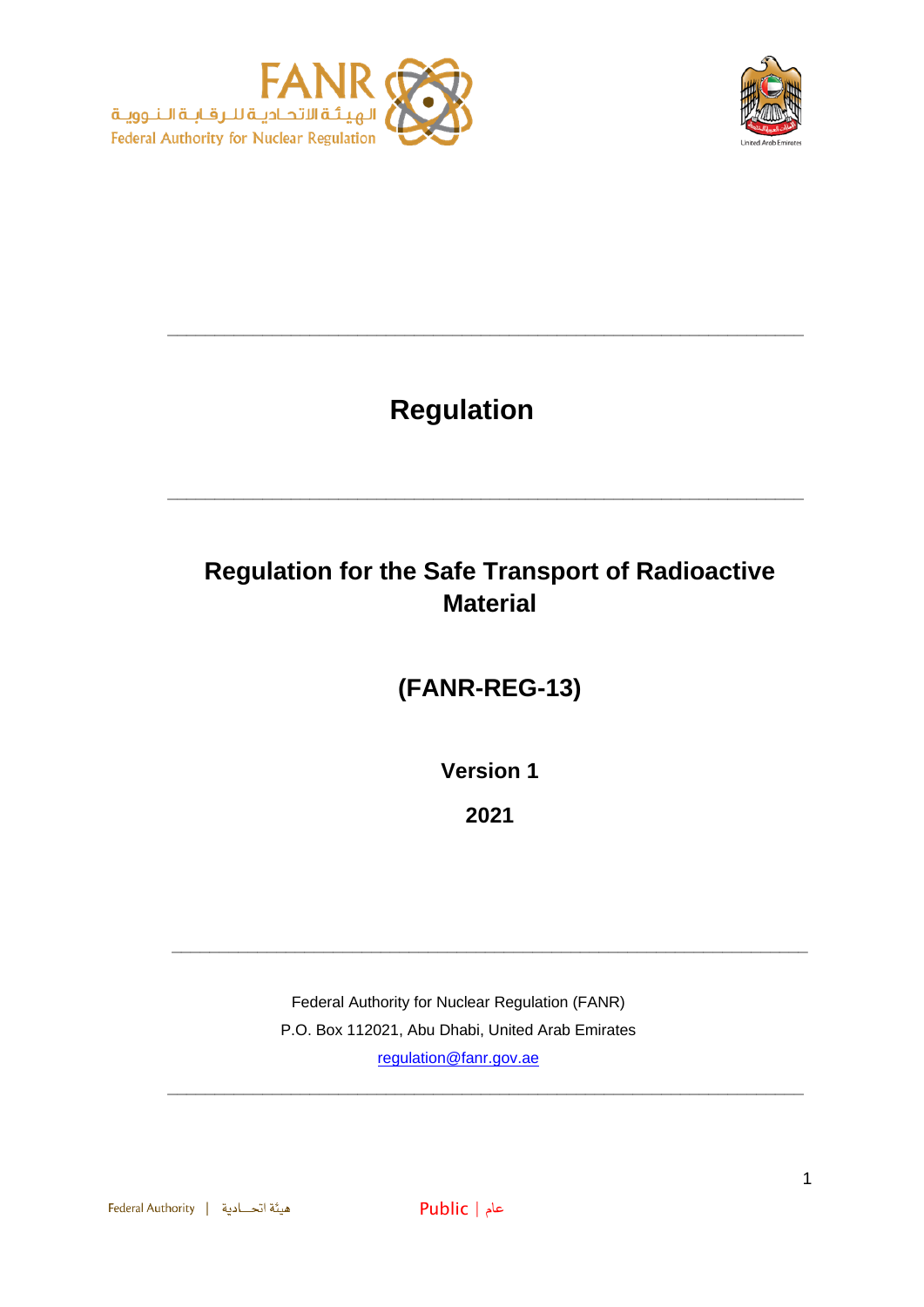



### **Table of Contents**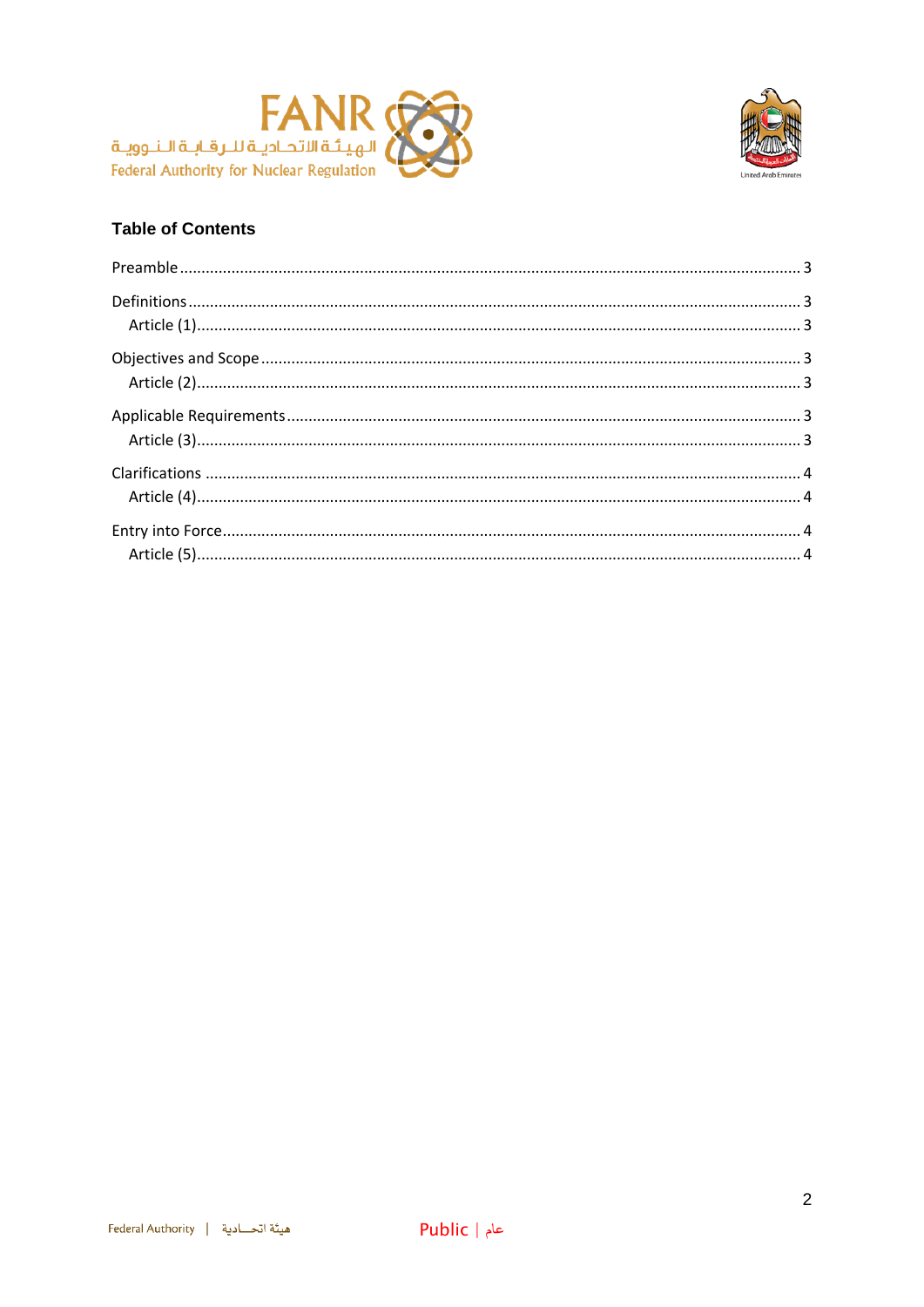



#### **Preamble**

<span id="page-2-0"></span>This regulation is issued by the Federal Authority for Nuclear Regulation pursuant to the powers conferred to its Board of Management in Article 11(4) and Article 38(1) of the Federal Law by Decree No. 6 of 2009 Concerning the Peaceful Uses of Nuclear Energy (the Law).

#### **Definitions**

#### **Article (1)**

- <span id="page-2-2"></span><span id="page-2-1"></span>1) The following terms used in this regulation shall have the meaning ascribed to them in Article 1 of the Law, unless context requires otherwise: Authority, Ionising Radiation, Licence, Licensee, Person, Safety, and State.
- 2) In addition, the definitions in Section II of the International Atomic Energy Agency (IAEA) Safety Standards, Specific Safety Requirements, "Regulations for the Safe Transport of Radioactive Material", 2018 edition (No. SSR-6, Rev. 1) (hereinafter referred to as "IAEA SSR-6 (Rev. 1)") shall be used for the implementation of the requirements set forth in this regulation.

#### **Objectives and Scope**

#### **Article (2)**

- <span id="page-2-4"></span><span id="page-2-3"></span>1) This regulation establishes the requirements to be met to ensure Safety and to protect people, property, and the environment from the harmful effects of Ionising Radiation during the transport of radioactive material within the State, including its free zones and/or special zones.
- 2) This regulation applies to Licensees, applicants for Licences and any other Person involved in the transport of radioactive material. It covers the transport of radioactive material by all modes on land, water, or in the air, including transport that is incidental to the use of the radioactive material and addresses the packaging and preparation for transport. The transport of radioactive material is also subject to other relevant legislations and regulations of the State governing the respective mode of transport, including the regulations governing civil aviation issued by the UAE's General Civil Aviation Authority.

#### **Applicable Requirements**

#### **Article (3)**

<span id="page-2-6"></span><span id="page-2-5"></span>The requirements applicable to the transport of radioactive material within the State, including its free zones and/or special zones, are those set forth in the IAEA SSR-6 (Rev. 1), as reproduced in Schedule 1 of this regulation and shall be applied as per the clarifications provided in Article 4 of this regulation.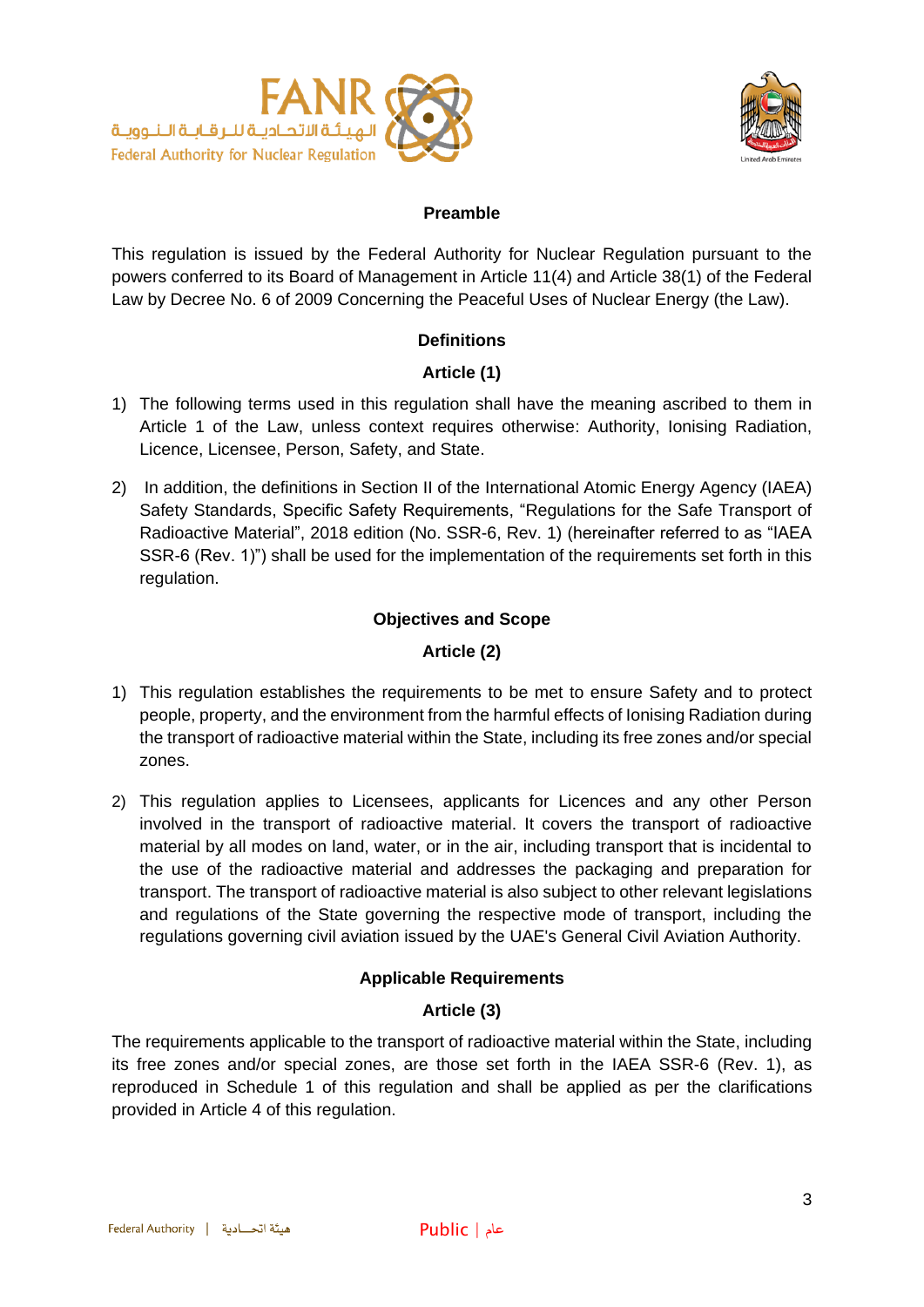



#### **Clarifications**

#### **Article (4)**

- <span id="page-3-1"></span><span id="page-3-0"></span>1) For the purpose of the application of this regulation, the following parts of the IAEA SSR-6 (Rev. 1) shall not constitute requirements under this regulation:
	- a) any text before the "Contents",
	- b) Section I, paragraphs 101, 102 and 103,
	- c) "Contributors to Drafting and Review" pages, and
	- d) "Ordering Locally" pages (relating to purchase of IAEA publications from local booksellers)
- 2) The reference to "relevant transport regulations for dangerous goods" in paragraph 110 of the IAEA SSR-6 (Rev. 1) shall be interpreted as the requirements under the Federal Law No. 24 of 1999 Concerning the Protection and Development of the Environment, as amended, and under the Cabinet Resolution No. 37 of 2001 on the Implementing Regulations of Federal Law No. 24 of 1999 Concerning the Protection and Development of the Environment, as amended.
- 3) The reference to compliance "with GSR Part 3" in paragraph 308 of the IAEA SSR-6 (Rev. 1) shall be interpreted as a reference to the regulations issued by the Authority, namely the 'Regulation for Radiation Dose Limits and Optimisation of Radiation Protection for Nuclear Facilities (FANR-REG-04), 'Regulation for Radiation Protection and Predisposal Radioactive Waste Management in Nuclear Facilities' (FANR-REG-11) and the 'Regulation for Basic Safety Standards for Facilities and Activities involving Ionizing Radiation other than in Nuclear Facilities' (FANR-REG-24), as revised.

#### **Entry into Force**

#### **Article (5)**

<span id="page-3-3"></span><span id="page-3-2"></span>This regulation shall be published in the Official Gazette and shall enter into force one (1) month following the date of its publication in the Official Gazette.